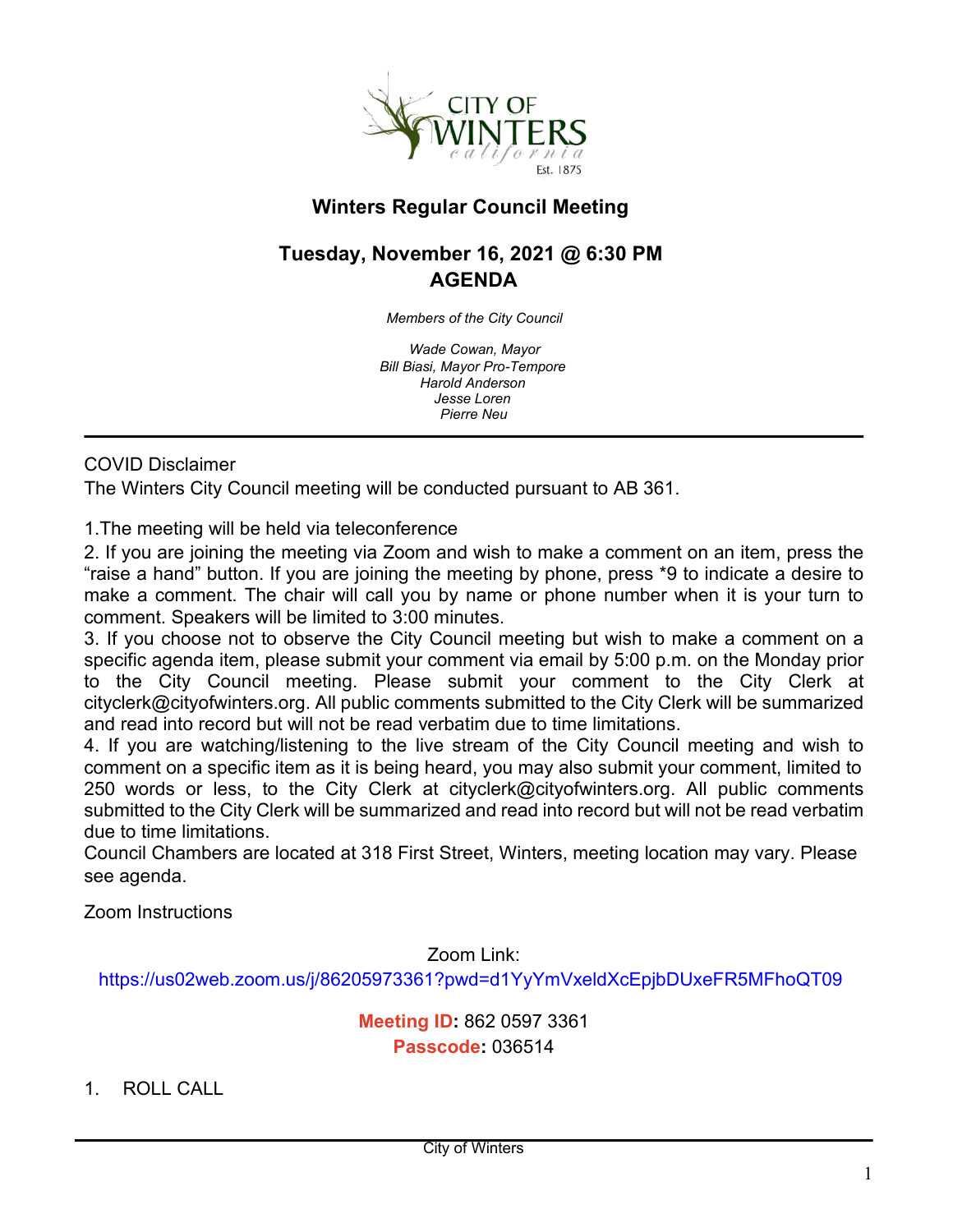2. PLEDGE OF ALLIEGENCE

## 3. APPROVAL OF THE AGENDA

## 4. COUNCIL/STAFF COMMENTS

### 5. PUBLIC COMMENTS

At this time, any member of the public may address the City Council on matters, which are not listed on this agenda. Citizens should reserve their comments for matters listed on this agenda at the time the item is considered by the Council. An exception is made for members of the public for whom it would create a hardship to stay until their item is heard. Those individuals may address the item after the public has spoken on issues that are not listed on the agenda. Presentations may be limited to accommodate all speakers within the time available. Public comments may also be continued to later in the meeting should the time allotted for public comment expire.

## 6. CONSENT CALENDAR

All matters listed under the consent calendar are considered routine and noncontroversial, require no discussion and are expected to have unanimous Council support and may be enacted by the City Council in one motion in the form listed below. There will be no separate discussion of these items. However, before the City Council votes on the motion to adopt, members of the City Council, staff, or the public may request that specific items be removed from the Consent Calendar for separate discussion and action. Items(s) removed will be discussed later in the meeting as time permits.

- A. Minutes of the Regular Meeting of the Winters City Council Held via Teleconference (Zoom) on November 2, 2021 [Minutes\\_1102\\_2021](https://legistarweb-production.s3.amazonaws.com/uploads/attachment/pdf/1135131/20211102_Min__2_.pdf)
- B. Resolution No. 2021-78 Renewing Authorization and Making Findings and Determinations Under AB 361 for Continued Virtual Meetings. Staff Report Renewal of Findings AB361 [Resolution2021\\_78](https://legistarweb-production.s3.amazonaws.com/uploads/attachment/pdf/1135139/Resolution21_78RenewAB361__1_.pdf)
- C. Update on Unfunded Employee Liabilities Staff Report Unfunded Liability Review Policy on Pension and Unfunded Liabilities
- 7. PRESENTATIONS
- 8. DISCUSSION ITEMS
	- A. Senior Center Naming Rights [Staff\\_Report\\_Senior\\_Center\\_Naming\\_Rights](https://legistarweb-production.s3.amazonaws.com/uploads/attachment/pdf/1135157/Senior_Center_Naming_Rights_2021_1116__1_.pdf)
	- B. Resolution No. 2021-77 Establishing the Climate Action Commission and Mayoral appointments to a Council ad hoc committee to interview applicants to the Commission [Staff\\_Report\\_Climate\\_Action\\_Formation](https://legistarweb-production.s3.amazonaws.com/uploads/attachment/pdf/1135175/CACformation_2021_1116__3_.pdf) [Resolution2021\\_77](https://legistarweb-production.s3.amazonaws.com/uploads/attachment/pdf/1135178/Winters__Resolution_Climate_Action_Commission2021_1116.pdf)
	- C. Main Street Closure Schedule for the Winter Months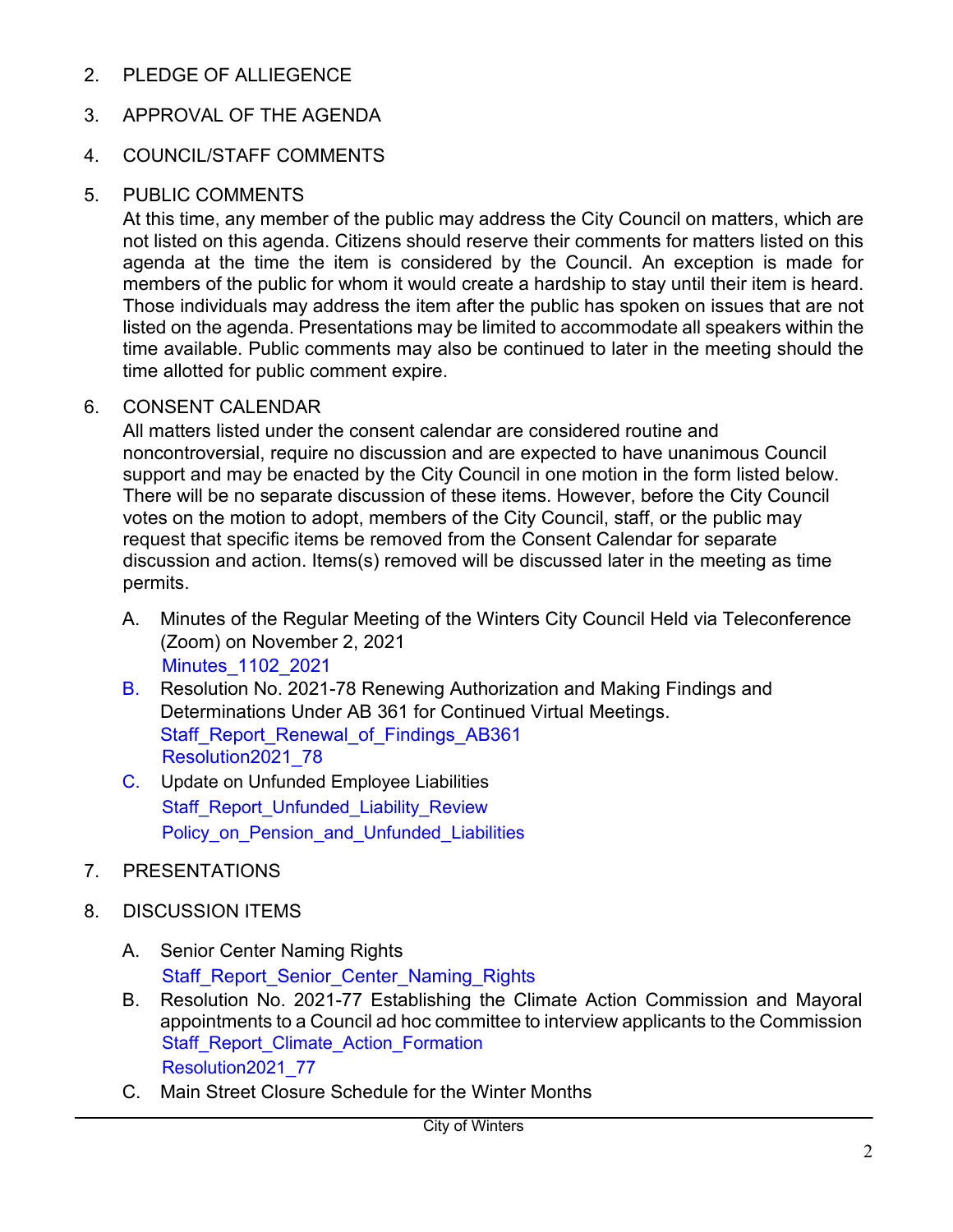[Staff\\_Report\\_Main\\_Street\\_Closure](https://legistarweb-production.s3.amazonaws.com/uploads/attachment/pdf/1137803/MainStClosureSchedule_2021_1116__2_.pdf) [Resolution2021\\_80](https://legistarweb-production.s3.amazonaws.com/uploads/attachment/pdf/1137808/MainStClosureScheduleLiftedReso_2021-1116__1_.pdf)

D. Legislative Update Regarding SB 9 and SB 10 [Winters\\_\\_SB9-10\\_StaffReport\\_Final.docx](https://legistarweb-production.s3.amazonaws.com/uploads/attachment/pdf/1137901/Winters__SB9-10_StaffReport_Final.pdf) [Att1\\_Senate\\_Bill\\_9](https://legistarweb-production.s3.amazonaws.com/uploads/attachment/pdf/1134048/Att._1_-_SB_9.pdf) [Att2\\_Senate\\_Bill\\_10](https://legistarweb-production.s3.amazonaws.com/uploads/attachment/pdf/1134049/Att._2_-_SB_10.pdf)

Att3 Figure 1 Single Family Residential Zones Excluded from SB9 Att4 COW Prime Farmland Farmland Statewide Importance [Att5\\_COW\\_Designated\\_Wetlands\\_Map](https://legistarweb-production.s3.amazonaws.com/uploads/attachment/pdf/1134052/Att._5_-_Wetland_Map.pdf) [Att6\\_COW\\_Special\\_Flood\\_Hazard\\_Area\\_Map](https://legistarweb-production.s3.amazonaws.com/uploads/attachment/pdf/1134054/Att._6_-_100_Year_Floodplain_Map.pdf)

- E. Presentation of SB 1383 Requirements and First Reading of Ordinance 2021-04 Amending Chapter 8.04 of, and Adding Chapter 8.72 to, Title 8 of the Winters Municipal Code Relating to Solid Waste and Organic Waste Disposal Reduction [Staff\\_Report\\_Solid\\_Waste\\_OrdinanceSB1383](https://legistarweb-production.s3.amazonaws.com/uploads/attachment/pdf/1137398/Winters__Staff_Report_re_SB_1383_Ordinance.pdf) [Att1\\_Ord2021\\_04](https://legistarweb-production.s3.amazonaws.com/uploads/attachment/pdf/1137397/Winters_SB_1383_Ordinance.pdf) [Att2\\_Redline\\_of\\_Chapter8.04and8.72](https://legistarweb-production.s3.amazonaws.com/uploads/attachment/pdf/1136544/Winters_Redline_Solid_Waste_Ordinance.pdf)
- 9. CITY MANAGER REPORT
- 10. INFORMATION ONLY
	- A. Letter to Solano County Regarding Green River Tap Room. [Letter\\_Solano\\_County\\_GRB](https://legistarweb-production.s3.amazonaws.com/uploads/attachment/pdf/1133722/GRB_Yolo_Winters_Nov2021_Signed.pdf)
	- B. Letter to the Yolo County Board of Supervisors Regarding the 2021 Redistricting of Yolo County Letter to Yolo\_County\_Board\_of\_Supervisors\_Redistricting
	- C. Letter to the California Redistricting Commission Regarding State Senate Boundaries for Redistricting 2021. [Letter\\_to\\_CRC\\_State\\_Senate](https://legistarweb-production.s3.amazonaws.com/uploads/attachment/pdf/1137414/CityofWinters_State_Senate_Redistricting.pdf)
	- D. Letter to the California Redistricting Commission Regarding Congressional District Boundaries for Redistricting 2021. Letter to CRC Congressional
	- E. Letter to the California Redistricting Commission Regarding State Assembly Boundaries for Redistricting 2021. Letter to CRC State Assembly

# 11. ADJOURNMENT

I declare under penalty of perjury that the foregoing agenda for the regular meeting of the Winters City Council was posted on the City of Winters website at www.cityofwinters.org and Councilmembers were notified via e-mail of its' availability. A

copy of the foregoing agenda was also posted on the outside public bulletin board at City Hall, 318 First Street , and made available to the public during normal business hours.

Shelly Gunby, City Clerk Winters City Council Agenda

\_\_\_\_\_\_\_\_\_\_\_\_\_\_\_\_\_\_\_\_\_\_\_\_\_\_\_\_\_\_\_\_\_\_\_\_\_\_